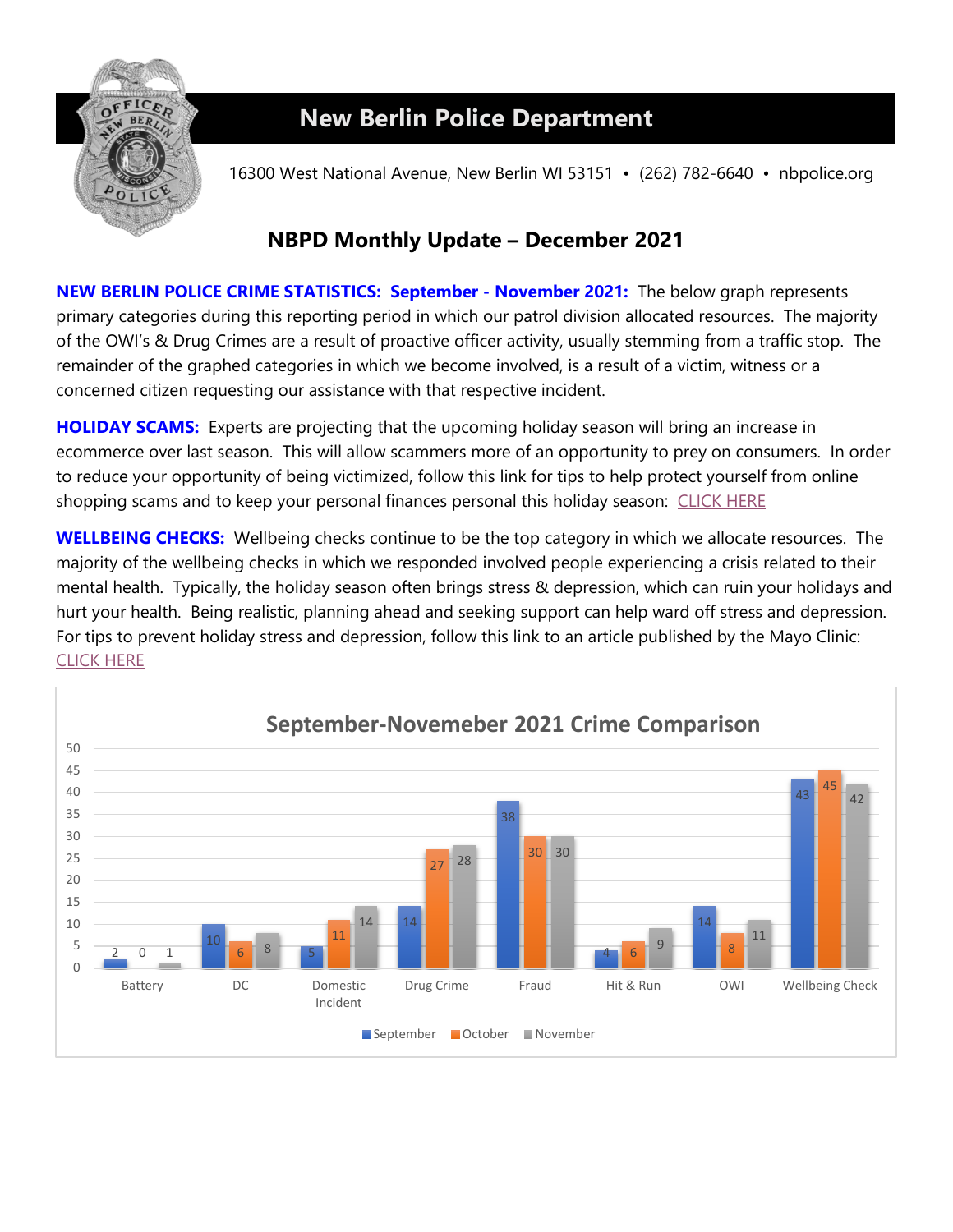**PROPERTY CRIMES:** The below chart compares property crime statistics during the period of September – November 2021. Property crime incidents remained relatively low in the majority of the property crime categories with one glaring exception being Criminal Damage to Property (CDTP), in which there were 39 reported incidents. The Theft from Vehicle category contained the second highest amount of incidents reported in November, at seven. The one reported burglary incident involved a theft of property from a storage unit in an apartment complex communal area.



**CRIMINAL DAMAGE TO PROPERTY:** In November, we recognized a significant increase of reports involving property damage complaints. A vast majority of these incidents involved offender(s) targeting parked motor vehicles on the northeast side of the City and striking them with eggs, pumpkins or other unknown objects, causing damage. These incidents occurred overnight and most likely involved the same group of offenders. A small percentage of the property damage incidents in November involved graffiti being located at City parks on the southeast side of the City.

**THEFT FROM VEHICLE:** All seven of the incidents reported in this category involved the theft of catalytic converters. Four of the theft incidents occurred at commercial properties. Three of the commercial property incidents involved multiple fleet vehicles and one of the commercial property incidents involved a personal vehicle. The other three theft incidents occurred at apartment complex properties.

## **CATALYTIC CONVERTER THEFT PREVENTION TIPS:**

- If possible, park your vehicle in a garage or other secure area mitigating access
- Park in a well-lit area that is easily surveilled
- Install a catalytic converter anti-theft device
- Calibrate your vehicle's alarm system to activate during the vibration created from attempted removal
- Have the catalytic converter welded to the vehicle's frame
- Park in a location with monitored or motion activated video surveillance for early detection
- Etch the vehicle's VIN number in the catalytic converter for possible theft deterrence and/or to assist with property recover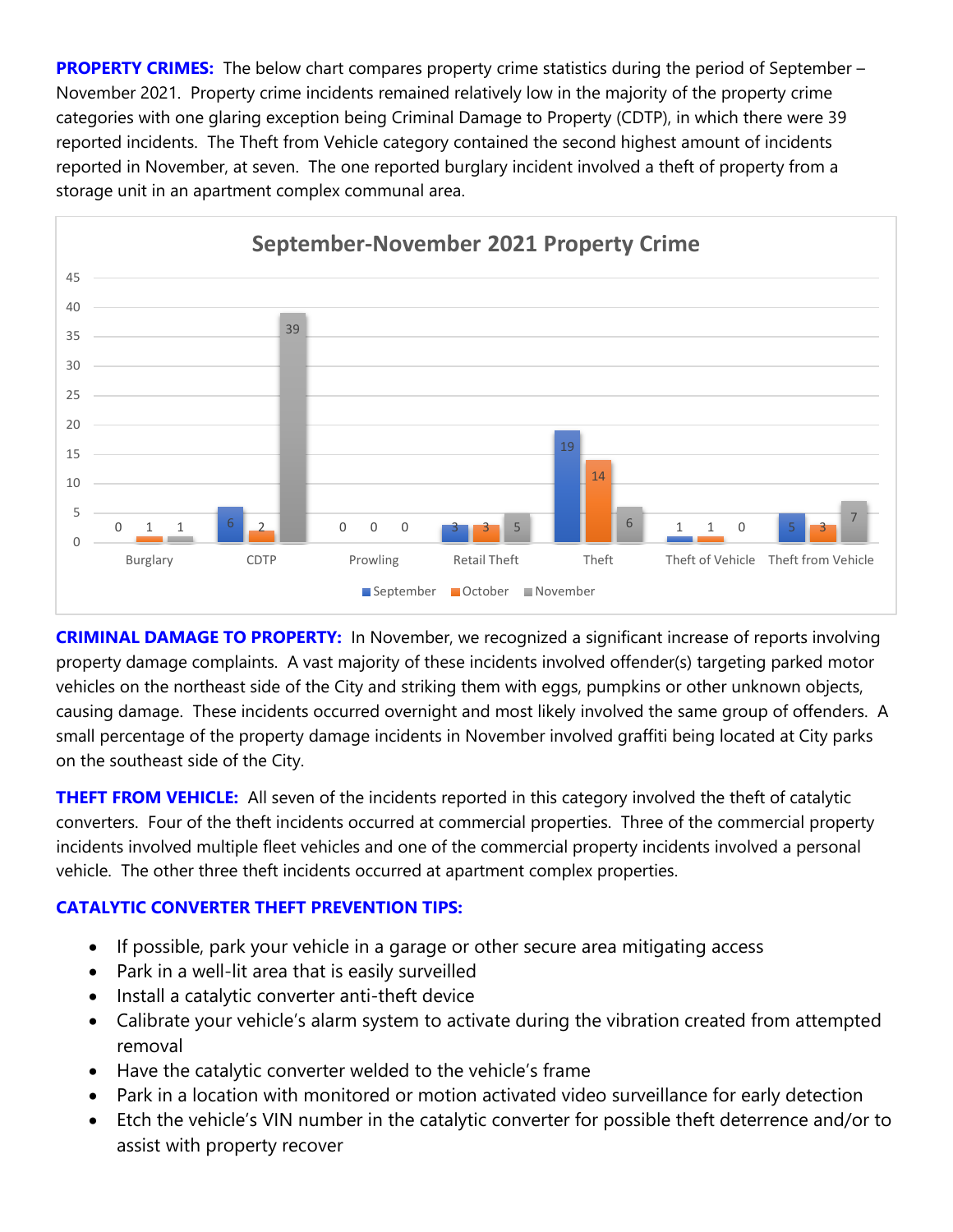**REFERRALS FOR CRIMINAL PROSECUTION:** In November of 2021, the New Berlin PD referred 93 charges involving adult & Juvenile offenders to the Waukesha County District Attorney's Office for case review, reference misdemeanor or felony prosecution. Additionally, 39 state traffic citations were issued.



**REFERRALS FOR MUNICIPAL PROSECUTION:** In November of 2021, the New Berlin PD issued a total of 272 municipal citations for non-criminal prosecution in New Berlin Municipal Court. 227